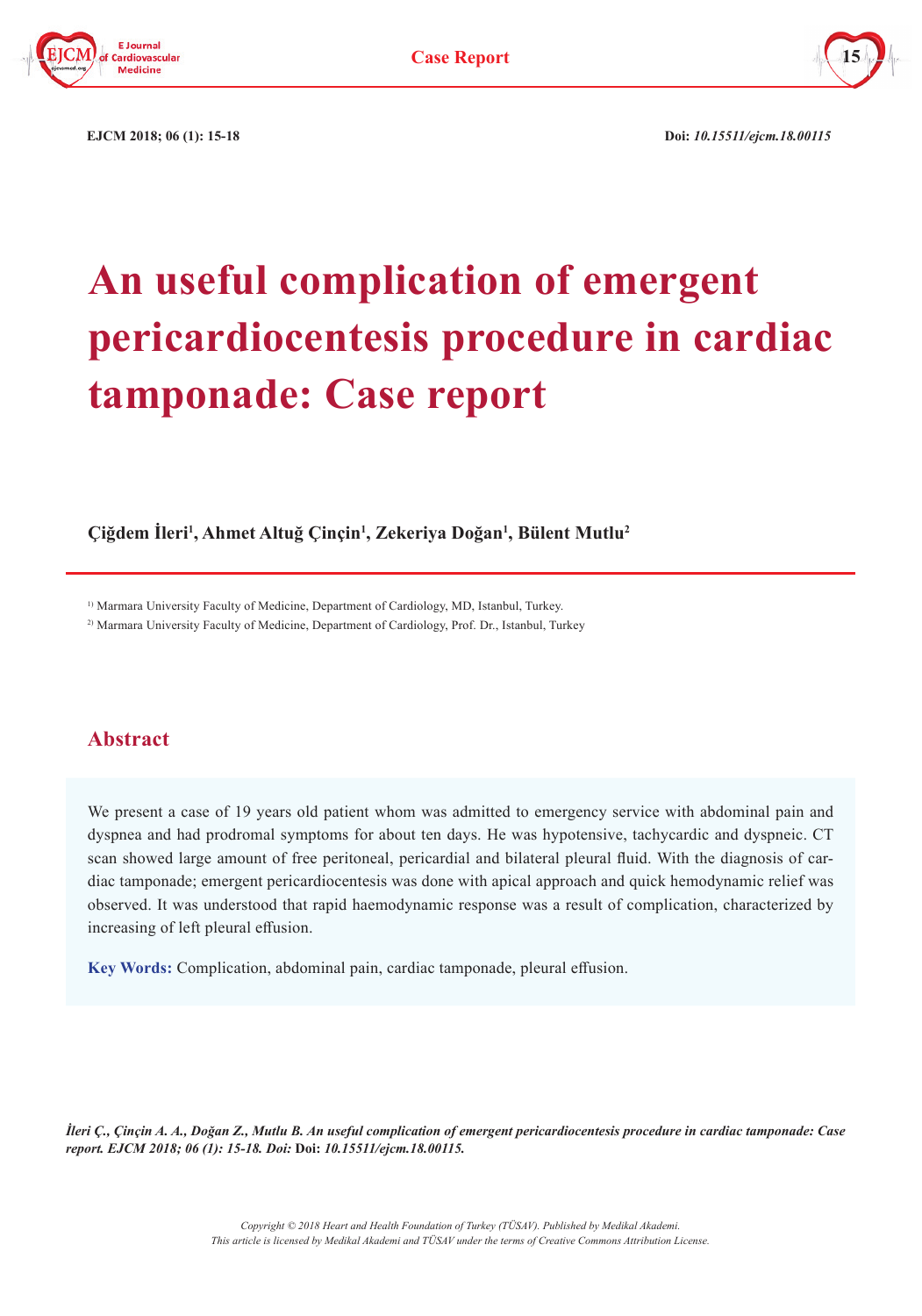



# **Case Report**

A 19 years old man with a history of migraine and smoking, was admitted to emergency service with abdominal pain, nausea, dyspnea and loss of appetite for one week. The abdominal pain was worsening by standing and relieving by lying down. He had prodromal symptoms for ten days. Patient was consulted to our department due to detection of minimal cardiac silhouette enlargement in chest X-ray and sinus tachycardia in electrocardiogram. Computerized tomographic (CT) scan of abdomen and thorax revealed large amount of free peritoneal, 30 mm of pericardial, 30 mm of pleural effusion in left lung as well as 20 mm of effusion in right lung. Transthoracic echocardiography (TTE) showed large circumferential pericardial effusion (PE) with right atrial (RA) systolic and right ventricular (RV) diastolic collapse and >30% variation in mitral inflow pattern suggesting cardiac tamponade **(Figure 1)**.

Hypotension, tachycardia and pulsus paradoxus was observed at physical examination. After echocardiographic examination, it was concluded that the most convenient way for pericardiocentesis (PC) was apical approach. However collecting very small amount of pericardial fluid (15 cc), his hemodynamic profile was rapidly improved. A thoracal CT scan was taken immediately, although 15 mm residual pericardial effusion was implemented; 20 mm effusion at right and 45 mm at left lung was identified **(Figure 2)**.

Thoracal drainage tube was inserted left pleural cavity and 500 cc of hemorrhagic pleural fluid was collected. Tube was removed 2 days after, and no residual or recurrent effusion existed in the control imaging. Increase in acute phase reactants like, CRP:93 (0- 5mg/l) fibrinogen:744 (200-400mg/dl), ESR: 53mm/h and neutrophilic leucocytosis was established in blood tests. However pericardial effusion was exudative quality; aerob- anaerob blood, urine and fluid culture was negative and no acid fast bacilli was seen in fluid; ANA, Anti-CCP, Anti-DNA and ENA profile were also normal. Colchicum 2\*5 mg and brufen 3\*600 mg without antibiotic regimen applied as the treatment strategy. 10 days after beginning of the treatment, only 10 mm pericardial effusion at posterior wall and 8 mm at RV neighbouring was found in TTE **(Figure 3)**. He was on treatment for two months without any symptoms; rheumatologic and genetic tests are still having been done.

### **Discussion**

Cardiac tamponade is the hemodynamic result of increase in pericardial fluid which elevates intrapericardial pressure and prevent filling.<sup>1</sup> Pulsus paradoxus, tachycardia, elevated jugular venous pressure and hypotension are non-specific but important clues for the diagnosis. Echocardiography is an important tool to assess existence of effusion and also its hemodynamic results.2

Cardiac tamponade is critical condition and requires emergent treatment.<sup>1</sup> A variety of percutaneous or surgical therapeutic methods have been applied. Pericardiocentesis (PC), pleuro-pericardial window, subxiphoid pericardial drainage and pericardioscopy are the treatment option.3 Percutaneous balloon pericardiotomy is another technique to create a nonsurgical pericardial

**Figure 1.** Transthoracic echocardiographic images of massive pericardial effusion and diastolic collapse of right ventricular free wall which is a sign of cardiac tamponade.

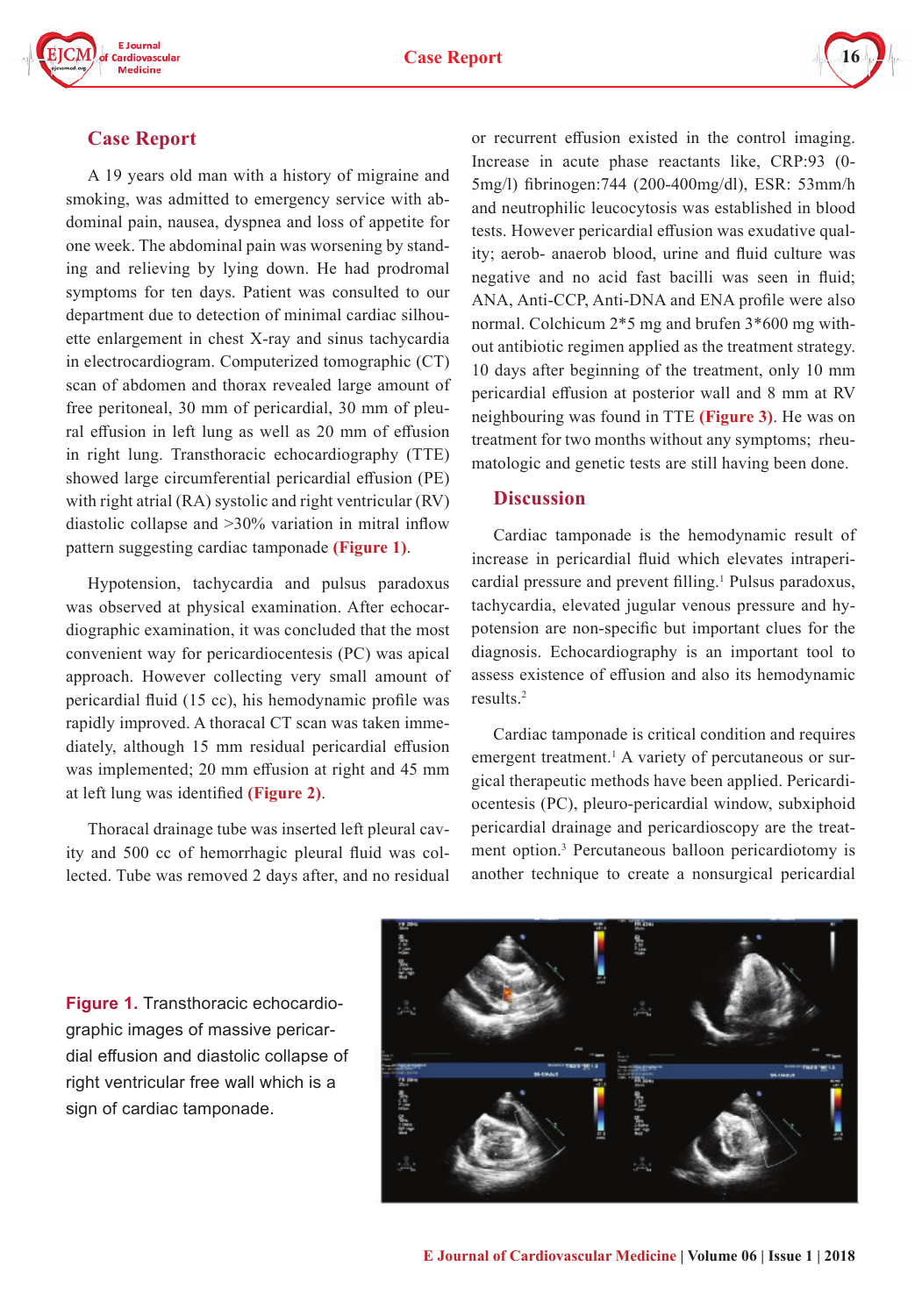



window for large pericardial effusions of critically ill patients especially with limited life expectancy.4,5

 Percutaneous PC had been done blind or, electrocardiographically or fluoroscopically guided before the 2D-echocardiography-guided era.<sup>6,7</sup> Echocardiography guided pericardiocentesis is safe and effective way for drainage of large, symptomatic pericardial effusions or in case of cardiac tamponade.<sup>6,8,9</sup> Echocardiographic guidance facilitates detection of the puncture site, such as near the cardiac apex or sternal border or where the largest fluid collects. In a large study which investigate more than 1100 echocardiography-guided PC cases, the para-apical location was the most frequently utilized location (68%), while the subcostal or subxiphoid locations were used only in 15% of cases .

Large observational studies of echocardiographyguided pericardiocentesis report major and minor complication rates of  $\leq$ 2% for non-emergent procedures.<sup>10,11</sup> The major complications of pericardiocentesis are myocardial rupture, vascular injury, pericardial hemorrhage, air embolism, injury to the liver or abdominal viscera, infection and arrhythmia.12

In our clinic, most of the PC are done by apical approach with lower complication rates. In this case, a complication happened during emergent PC which is **Figure 2.** Tomographic images of increase in amount of left pleural effusion before (left side images) and after (right side images) the pericardiocentesis procedure



likely to occur. Despite symptomatic and haemodynamic relief of patient, immediate echocardiographic study and CT scan was taken due to continuing of clinical suspicion. Thoracal drainage tube inserted fastly as a result of increase in left pleural effusion. We think that increase in the amount of pleural fluid is an acceptable result confronting with the life threatening feature of tamponade. Mutual result of tamponade, haemodynamic parameters, clinical backround of patient as well as collaborative assesment of imaging techniques are contributing to the outcome.



**Figure 3.** Transthoracic echocardiographic images of residual pericardial effusion and absence of right ventricular diastolic collapse.

*İleri Ç., Çinçin A. A., Doğan Z., Mutlu B. An useful complication of emergent pericardiocentesis procedure in cardiac tamponade: Case report. EJCM 2018; 06 (1): 15-18. Doi:* **Doi:** *10.15511/ejcm.18.00115.*